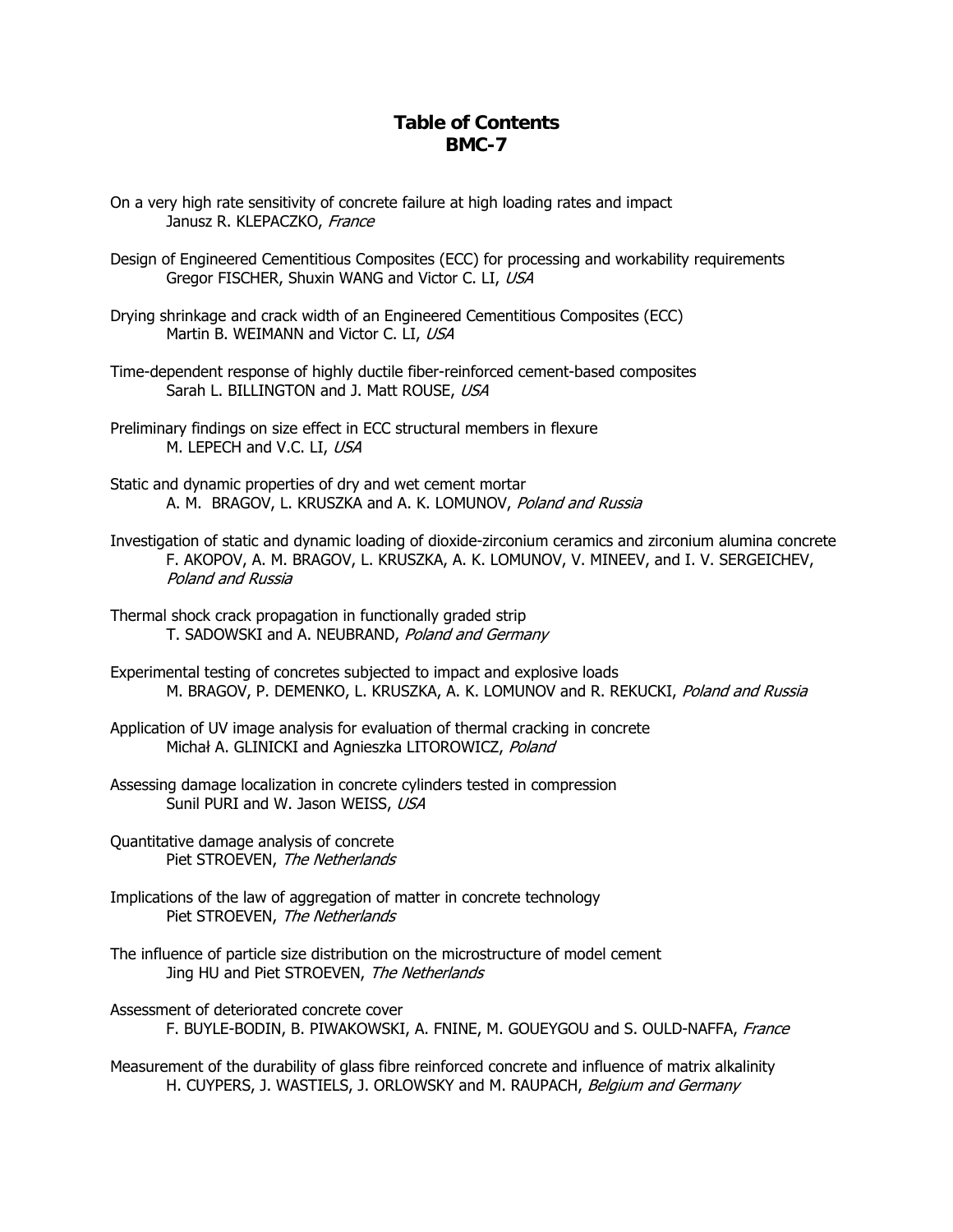Bridge reconstruction with one layer concrete overlay Jure GALIĆ, I. BANJAD-PEČUR, N. ŠTIRMER and V. UKRAINCZYK, Croatia

Cement-based thin bonded overlays: numerical study of the influence of bonds defect and fibre reinforcement

Vincent SABATHIER, Jean-Louis GRANJU, Benoît BISSONNETTE, Anaclet TURATSINZE, and Basile TAMTSIA, France and Canada

- Debonding of FRC composite bridge deck overlay Rasmus WALTER, Henrik STANG, John Forbes OLESEN and Niels Jørgen GIMSING, Denmark
- Multi-exponential models as descriptive tools for plain concrete and FRC Ming Kien LEE and B. BARR, UK
- Design equations to predict the ultimate punching shear strength of slab-column connections D. THEDOROKOPOULOS and R.N. SWAMY, Greece and UK
- Mechanical properties of concrete reinforced with AR-Glass fibers Tejal DESAI, Rimpal SHAH, Alva PELED and Barzin MOBASHER, USA and Israel
- Behaviour of glass-filament-yarns in concrete as a function of time and environmental conditions Jeanette ORLOWSKY, U. ANTONS and Michael RAUPACH, Germany
- Design of hybrid-fiber reinforcement for shrinkage cracking by crack width prediction Michele F. CYR, Chengsheng OUYANG and Surendra P. SHAH, USA
- The cracking behaviour of SFRC beams containing longitudinal reinforcement David DUPONT and Lucie VANDEWALLE, Belgium
- Tensile behavior of a recycled concrete Hiroshi AKITA, Hideo KOIDE and Mitsuo OJIMA, Japan
- Toughening mechanisms in concrete: influence of aggregate type Vlastimil BÍLEK, Zbyněk KERŠNER and Pavel SCHMID, Czech Republic
- Failure of normal and high strength concrete under monotonic and cyclic tensile loading Christoph KESSLER-KRAMER, Viktor MECHTCHERINE and Harald S. MÜLLER, Germany

The use of viscosity enhancing admixtures to improve the homogeneity of fibre distribution in steel fibre reinforced concretes

Liberato FERRARA, Italy

- Optimisation of the rheological and fracture mechanical properties of lightweight aggregate concrete Victor MECHTECHERINE, Michael HAIST and Harald S.MÜLLER, Germany
- Design and testing of self-compacting SIFCON produced with low strength slurry Lucie SVERMOVA, Mohammed SONEBI and Peter J.M. BARTOS, Czech Republic and UK
- The influence of select composition factors on rheological properties of fibre reinforced fresh mortar Tomasz PONIKIEWSKI and Janusz SZWABOWSKI, Poland
- Mix design of the self-compacting concrete Maria KASZYŃSKA, Poland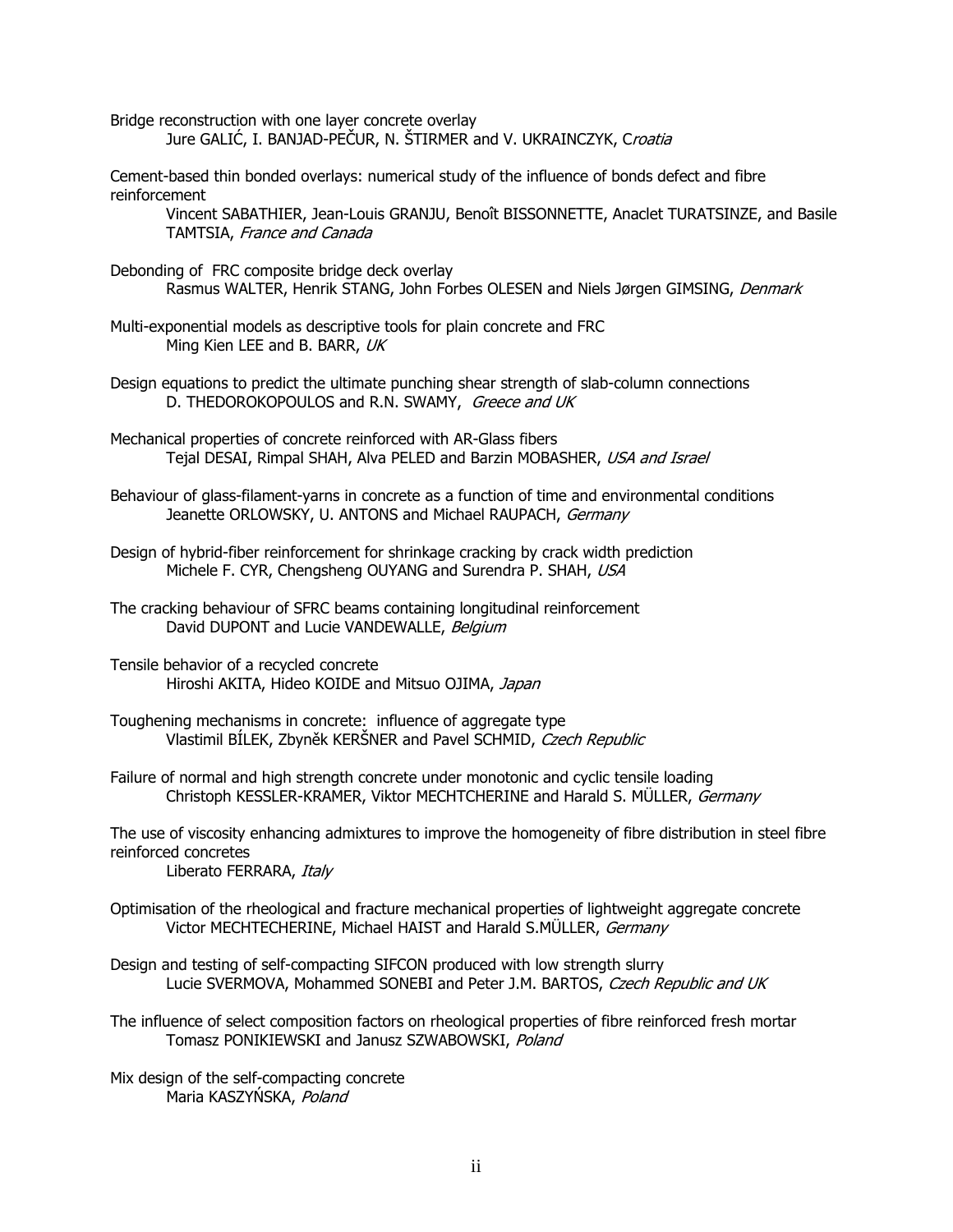Influence of cement and superplasticizer on rheological properties of mortars Jacek GOŁASZEWSKI and Janusz SZWABOWSKI, Poland

Analysis of concrete property fields and search for the best compositions using Monte Carlo method T. LYASHENKO, V. VOZNESENSKY, S. BOIKO, D. SHTAKELBERG, Ukraine and Israel

Cement-based materials incorporating rubber aggregates: shrinkage length changes Anaclet TURATSINZE, Sandra BONNET and Jean-Louis GRANJU, France

Advanced construction materials from fly ash Hwai-Chung WU and Peijiang SUN, USA

Implications of maturity and ultrasonic wave speed measurements in QC/QA for concrete Cole GRAVEEN, W. Jason WEISS, Jan OLEK and Tommy NANTUNG, USA

On the determination of elastic constants with brittle matrix composites Dieter LOIDL, Stephan PUCHEGGER, Herwig PETERLIK and Karl KROMP, Austria

A mechanial study of reinforced-concrete beams repaired with composite sheets Stéphane AVRIL, Alain VAUTRIN, Patrice HAMELIN, and Yves SURREL, France

Progress in ultrasonic testing of concrete Sandor POPOVICS, USA

Internal structure of concrete with artificial aggregate Elsadeg A. ABDALLA and Wojciech RADOMSKI, Libya and Poland

Influence of gas inflow surface on measured permeability of concrete Jacek SLIWIŃSKI, Tomasz TRACZ and Aleksander KOZAK, Poland

Influence of coarse aggregate size and cement matrix strength on stress-crack width relationship

Jun ZHANG, Qian LIU and Lin WANG, P.R.China

Prediction of non-uniform multiple cracking in polymer composites using an energy-based probabilistic model

K. P. HERRMANN and Jungian ZHANG, Germany and P.R.China

Fracture mechanics and plasticity modelling of the split cylinder test John Forbes OLESEN, Lennart ØSTERGAARD and Henrik STANG, Denmark

Fatigue sensitivity analysis for the curved layered composite beam Łukasz FIGIEL and M. KAMIŃSKI, Germany and Poland

Durability of new polymer mortar using waste expanded polystyrene solution N. CHOI and Y. OHAMA, Korea and Japan

Application of experimental – statistical modeling to evaluate influence of amount and grading of sand and regime of burning upon compressive strength and water absorbability of building ceramics

Beata BACKIEL-BRZOZOWSKA, Poland